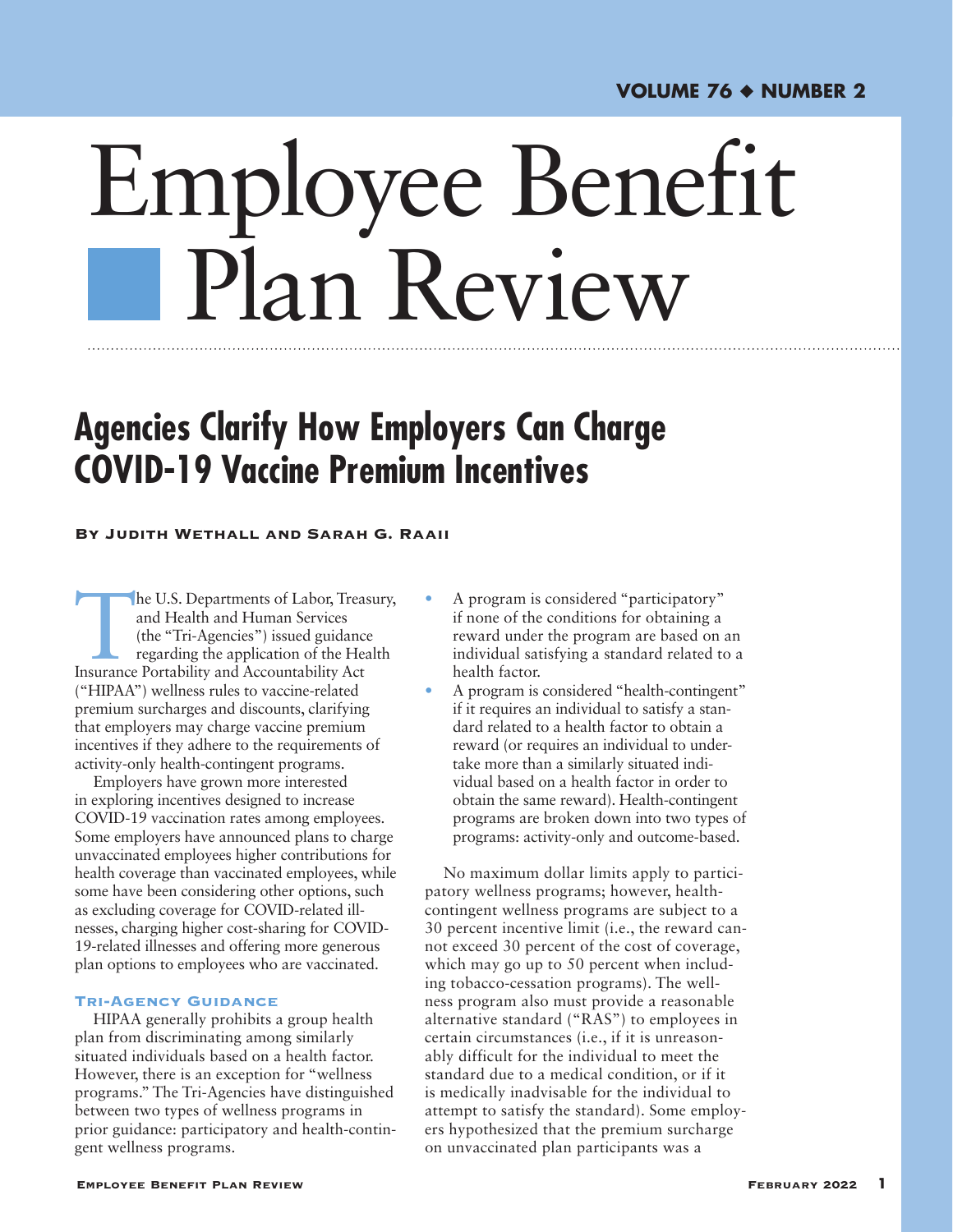participatory wellness program. The Tri-Agencies disagreed.

# **Premium Surcharge/Discount**

In the new guidance, the Tri-Agencies take the position that vaccine premium incentive programs are activity-only health-contingent programs. The Tri-Agencies indicate that receipt of the vaccine is a "health factor" that triggers the more restrictive conditions in order to meet the HIPAA exception.

Thus, the Tri-Agencies provide that a vaccine premium incentive can be permissible under HIPAA, but only if it complies with the five criteria in the HIPAA wellness regulations. The criteria include (among other things) that:

- The program is reasonably designed to promote health or prevent disease. (In an example in the new guidance, the employer provided a toll-free hotline to answer questions about the vaccine and provide assistance with scheduling appointments.)
- A reasonable alternative must be provided to obtain the reward for those for whom it is unreasonably difficult due to a medical condition or medically inadvisable to receive the COVID-19 vaccine. (In an example in the new guidance, the reasonable alternative is requiring the individual to provide an attestation that the individual will follow the Centers for Disease Control and Prevention ("CDC") masking guidelines for unvaccinated individuals.)
- The reward (when added to all other wellness incentives for health-contingent programs) must not exceed 30 percent of the total cost of employee-only coverage (or, if a dependent also can earn the incentive, the cost of the coverage in which the employee and dependent are enrolled).

Note that the HIPAA wellness rules allow the plan to require a

doctor's note related to whether the COVID-19 vaccine is medically inadvisable.

# **Denial of Benefits or Coverage**

The new guidance provides that conditioning eligibility for benefits or coverage for otherwise covered items or services (including to treat COVID-19) on participants being vaccinated is not permissible under HIPAA, since it would be discriminatory against these participants based on a health factor and the exception for wellness programs would not apply.

# **Impact on Employer Mandate Affordability**

The new guidance from the Tri-Agencies addresses how COVID-19 vaccine premium incentives impact affordability of an offer of employersponsored coverage for purposes of the Affordable Care Act ("ACA") employer mandate. Similar to other non-tobacco premium incentives, vaccine incentives increase the cost of coverage for employer mandate purposes. This means that if the incentive is a premium discount, the discount is treated as not earned; thus, ACA affordability is based on the assumed increased premium cost for the participant. Similarly, if the incentive is a premium surcharge, the surcharge is treated as applying to everyone; thus, affordability is based on the assumed increased premium cost.

# Prior EEOC, ADA and **GINA GUIDANCE**

The U.S. Equal Employment Opportunity Commission ("EEOC") has issued a series of FAQs on when employers can request or require COVID-19 testing or vaccines. The EEOC's FAQs provide that the ADA wellness rules do not apply where the employer merely requests proof of COVID-19 vaccination because that does not constitute a medical exam or a disability-related inquiry. However, an employer still must provide a reasonable accommodation to an employee who cannot get the vaccine due to a disability (or, under Title VII,

because of a religious belief). But, if the employer is instead administering the vaccine directly or through an agent, the pre-screening questions constitute a disability-related inquiry subject to the ADA. In that case, incentives are only permitted if they are not so substantial as to be "coercive."

With respect to the Genetic Information Nondiscrimination Act ("GINA"), the EEOC FAQs provide that an incentive for a family member getting vaccinated is generally permissible and no incentive limits apply, as long as the family member gets the vaccine from a third party and not the employer or its agent. An employer is not permitted to give an incentive to an employee for a family member getting the vaccine from the employer or its agent.

### Practical Application

The guidance from the Tri-Agencies answers a commonly asked question for employers, clarifying that they may charge vaccine premium incentives if they treat them as activity-only health-contingent programs. Employers and group health plan sponsors considering implementing vaccine premium incentives should ensure that they comply with all of the criteria for activity-only health-contingent programs in the HIPAA wellness regulations and account for vaccine premiums in their ACA affordability calculations. ❂

**Judith Wethall is a partner at McDermott Will & Emery focusing her practice on employee benefits, specifically health and welfare programs. She counsels employers, plan administrators, insurers and consultants on a wide range of ERISA compliance issues. Sarah G. Raaii is an associate at the firm focusing her practice on employee benefits and matters related to health care reform, data privacy and HIPAA compliance, executive compensation, and health and welfare, cafeteria, 401(k), 403(b) and pension plans. The authors may be reached at**  *[jwethall@mwe.com](mailto:jwethall@mwe.com)* **and** *[sraaii@mwe.](mailto:sraaii@mwe.com) [com](mailto:sraaii@mwe.com)***, respectively.**